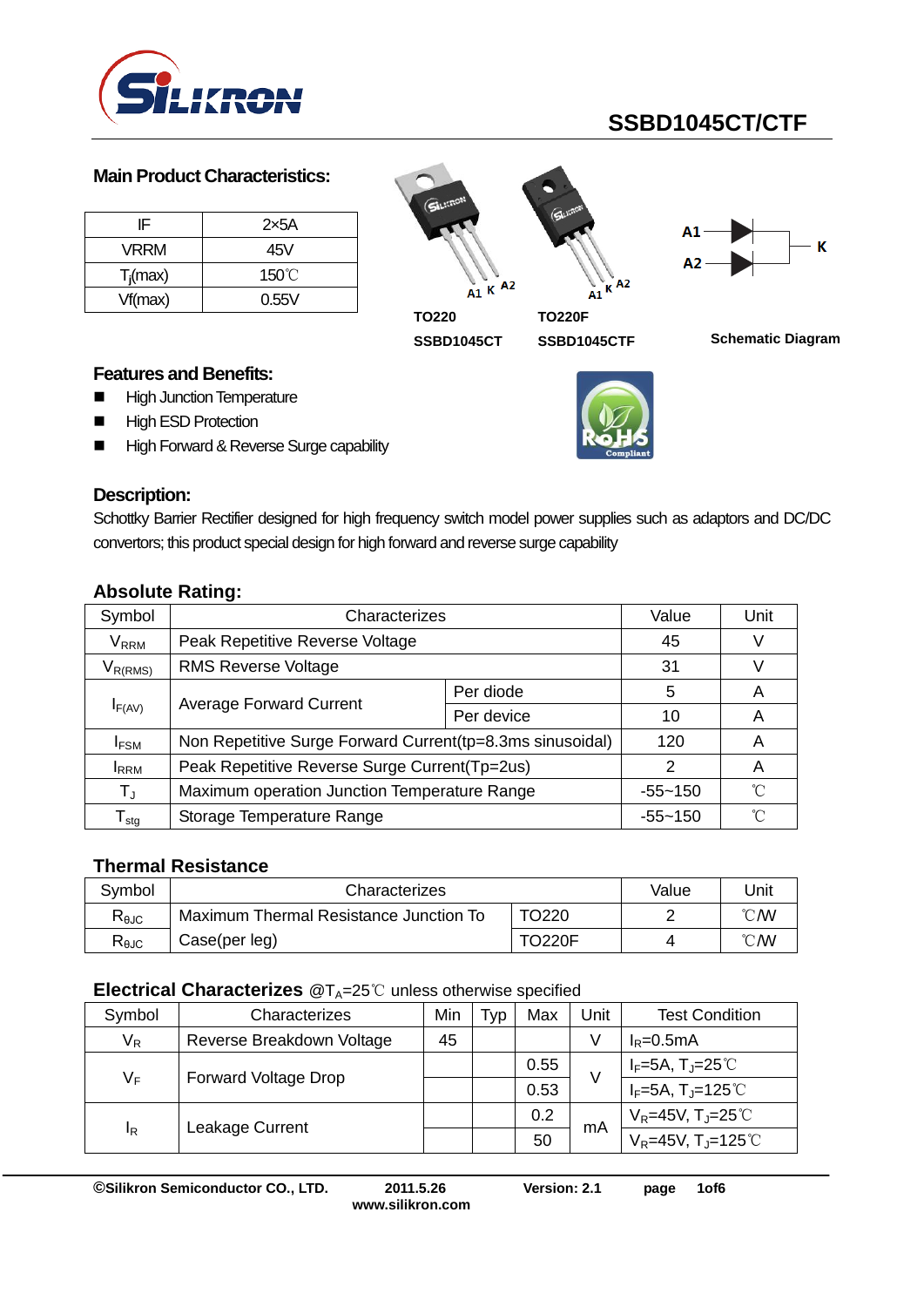





**Figure 1**:**Typical Forward Characteristics Figure 2**:**Typical Capacitance Characteristics**



**Figure 3**:**Typical Reverse Characteristics**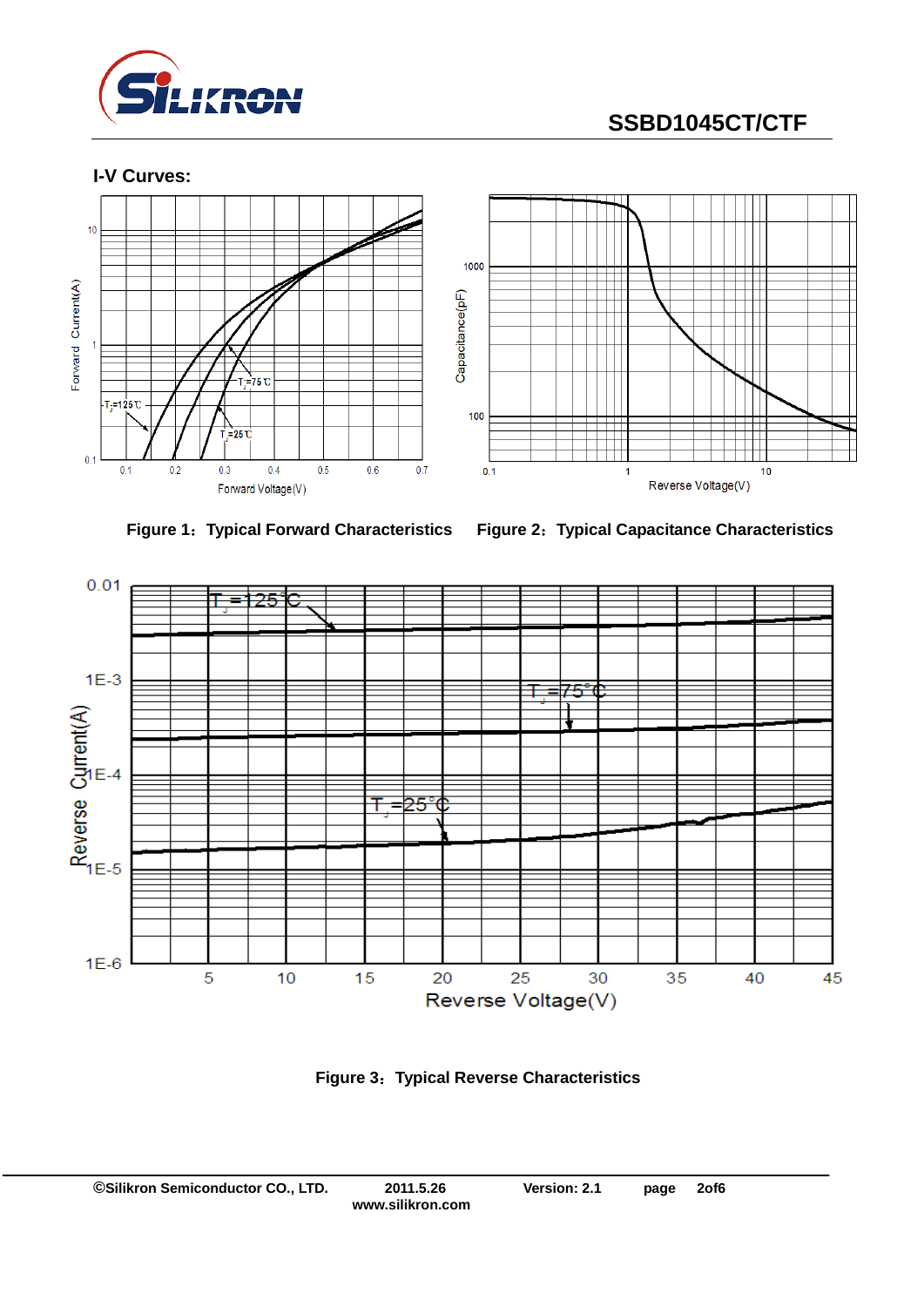

#### **Mechanical Data**: **TO220:**

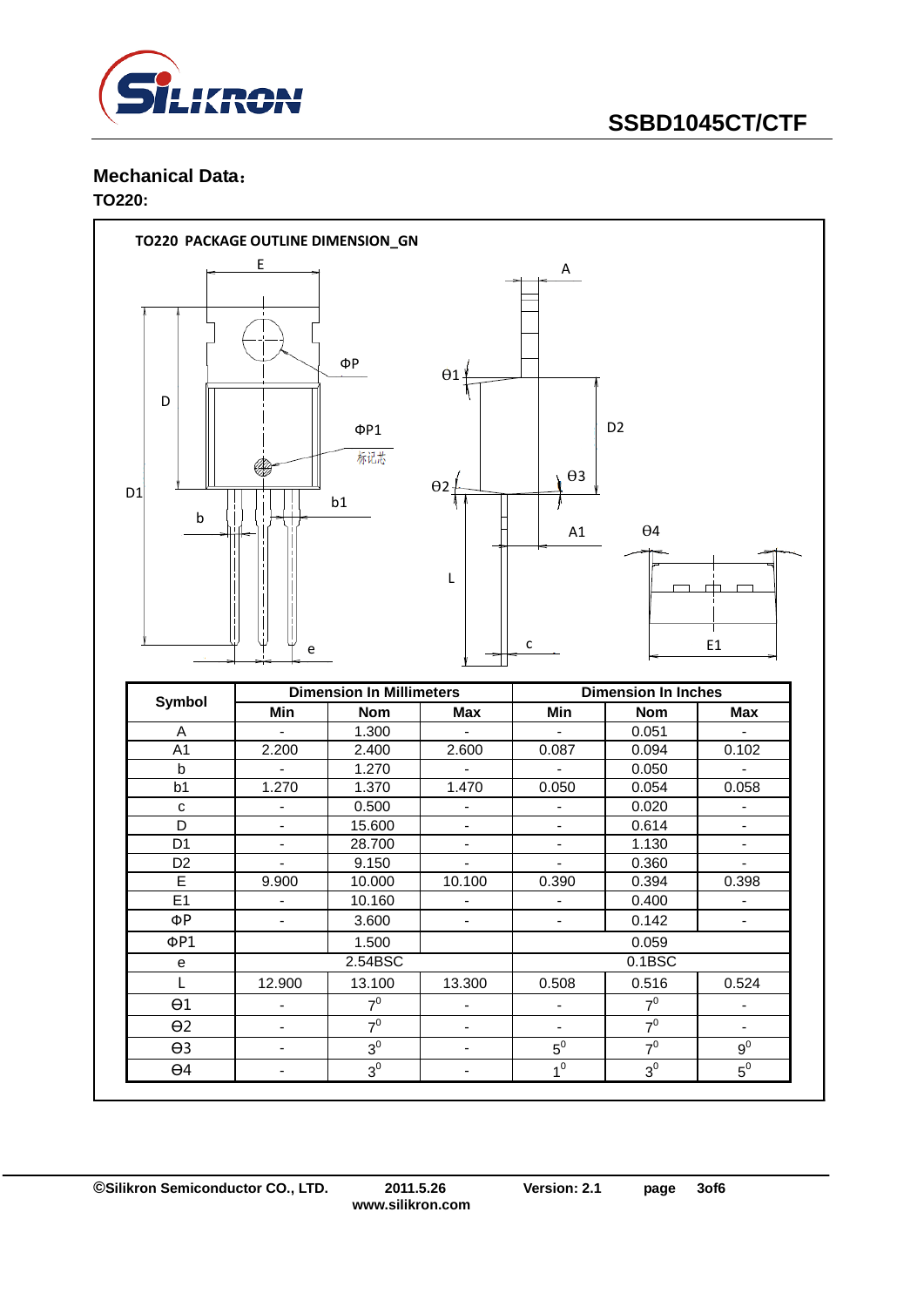

**TO220F**:







 $\overline{A}3$ 

 $\overline{c}$ 

|                       | <b>Dimension In Millimeters</b> |         |                          | <b>Dimension In Inches</b> |            |             |
|-----------------------|---------------------------------|---------|--------------------------|----------------------------|------------|-------------|
| Symbol                | Min                             | Nom     | Max                      | Min                        | <b>Nom</b> | Max         |
| Е                     | 9.960                           | 10.160  | 10.360                   | 0.392                      | 0.400      | 0.408       |
| А                     | 4.500                           | 4.700   | 4.900                    | 0.177                      | 0.185      | 0.193       |
| Α1                    | 2.340                           | 2.540   | 2.740                    | 0.092                      | 0.100      | 0.108       |
| A2                    | 0.950                           | 1.050   | 1.150                    | 0.037                      | 0.041      | 0.045       |
| A3                    | 0.420                           | 0.520   | 0.620                    | 0.017                      | 0.020      | 0.024       |
| Α4                    | 2.650                           | 2.750   | 2.850                    | 0.104                      | 0.108      | 0.112       |
| с                     |                                 | 0.500   | ۰                        |                            | 0.020      | ÷           |
| D                     | 15.670                          | 15.870  | 16.070                   | 0.617                      | 0.625      | 0.633       |
| Q                     | 3.200                           | 3.300   | 3.400                    | 0.126                      | 0.130      | 0.134       |
| H <sub>1</sub>        | 6.480                           | 6.680   | 6.880                    | 0.255                      | 0.263      | 0.271       |
| е                     |                                 | 2.54BSC |                          | 0.10BSC                    |            |             |
| ФP                    |                                 | 3.183   |                          |                            | 0.125      |             |
| L                     | 12.780                          | 12.980  | 13.180                   | 0.503                      | 0.511      | 0.519       |
| D1                    | 8.990                           | 9.190   | 9.390                    | 0.354                      | 0.362      | 0.370       |
| ΦP <sub>1</sub>       | 1.400                           | 1.500   | 1.600                    | 0.055                      | 0.059      | 0.063       |
| ΦP2                   | ۰                               | 3.450   | $\overline{\phantom{a}}$ | ۰                          | 0.136      | ۰           |
| $\Theta$ 1            | 4°                              | 5°      | $6^{\circ}$              | 4°                         | 50         | $6^{\circ}$ |
| $\Theta$ <sub>2</sub> |                                 | 45°     |                          |                            | $45^\circ$ |             |
| <b>DEP</b>            | 0.050                           | 0.100   | 0.150                    | 0.002                      | 0.004      | 0.006       |
| F1                    | 1.900                           | 2.000   | 2.100                    | 0.075                      | 0.079      | 0.083       |
| F2                    | 8.980                           | 9.180   | 9.380                    | 0.354                      | 0.361      | 0.369       |
| F3                    | 3.200                           | 3.300   | 3.400                    | 0.126                      | 0.130      | 0.134       |
| G <sub>2</sub>        | 6.900                           | 7.000   | 7.100                    | 0.272                      | 0.276      | 0.280       |
| b1                    | 1.170                           | 1.205   | 1.240                    | 0.046                      | 0.047      | 0.049       |
| b2                    | 0.770                           | 0.810   | 0.850                    | 0.030                      | 0.032      | 0.033       |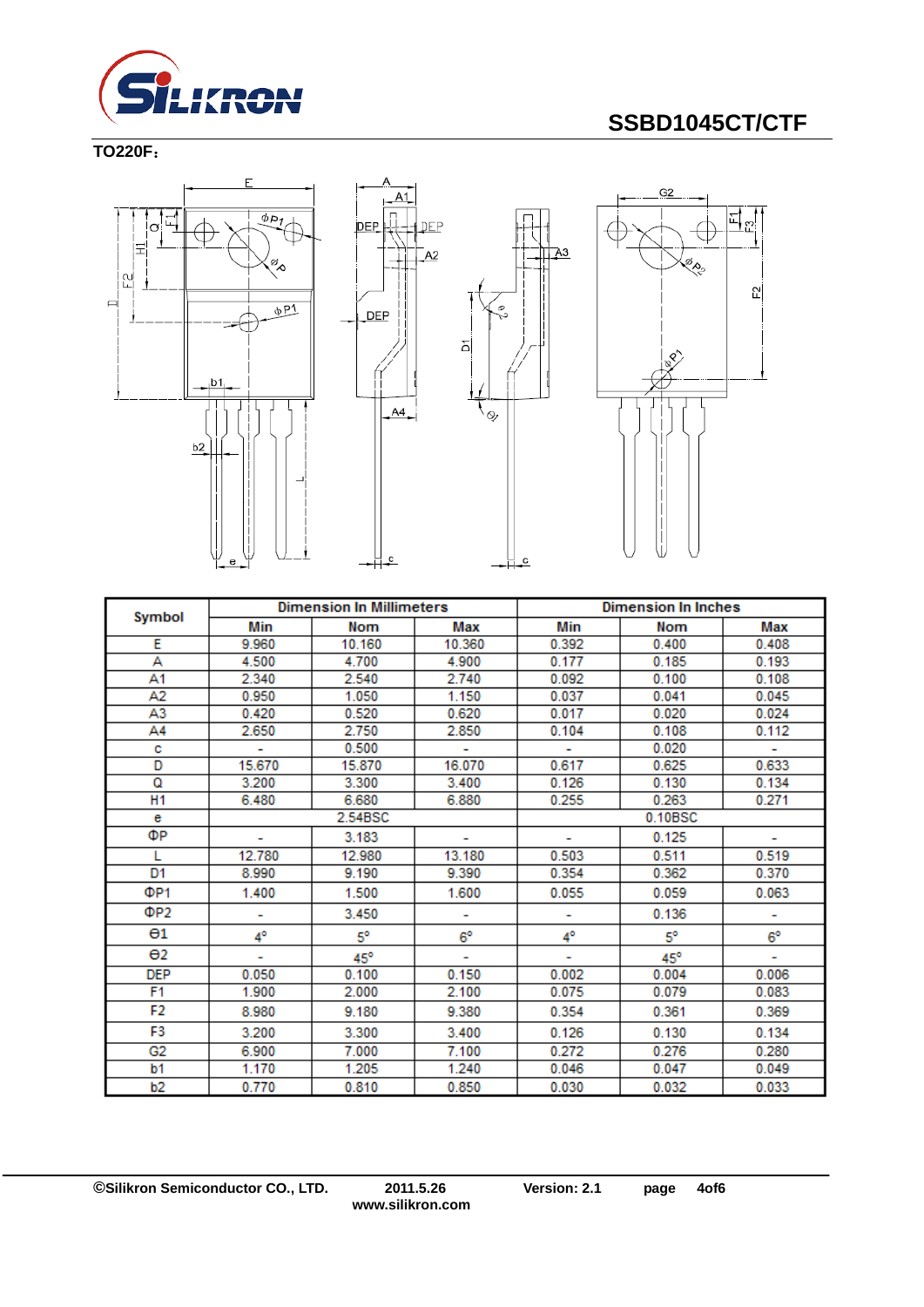

## **Ordering and Marking Information**

# **Device Marking: SSBD1045CT&SSBD1045CTF**

**Package (Available) TO-220&TO220F Operating Temperature Range C : -55 to 150 ºC**

## **Devices per Unit**

| <b>Packag</b><br>$\vert$ e Type | Units/<br><b>Tube</b> | Tubes/Inne   Units/Inne<br><b>Box</b> | <b>Box</b> | <b>Inner</b><br><b>Boxes/Carton</b><br><b>Box</b> | <b>Units/Carto</b><br>n<br><b>Box</b> |
|---------------------------------|-----------------------|---------------------------------------|------------|---------------------------------------------------|---------------------------------------|
| <b>TO220</b>                    | 50                    | 20                                    | 1000       | 6                                                 | 6000                                  |
| <b>TO220F</b>                   | 50                    | 20                                    | 1000       | 6                                                 | 6000                                  |

## **Reliability Test Program**

| <b>Test Item</b>   | <b>Conditions</b>   | <b>Duration</b>   | <b>Sample Size</b>  |
|--------------------|---------------------|-------------------|---------------------|
| High               | Ti=125℃ to 175℃ @   | 168 hours         | 3 lots x 77 devices |
| <b>Temperature</b> | 80% of Max          | 500 hours         |                     |
| <b>Reverse</b>     | <b>VDSS/VCES/VR</b> | <b>1000 hours</b> |                     |
| Bias(HTRB)         |                     |                   |                     |